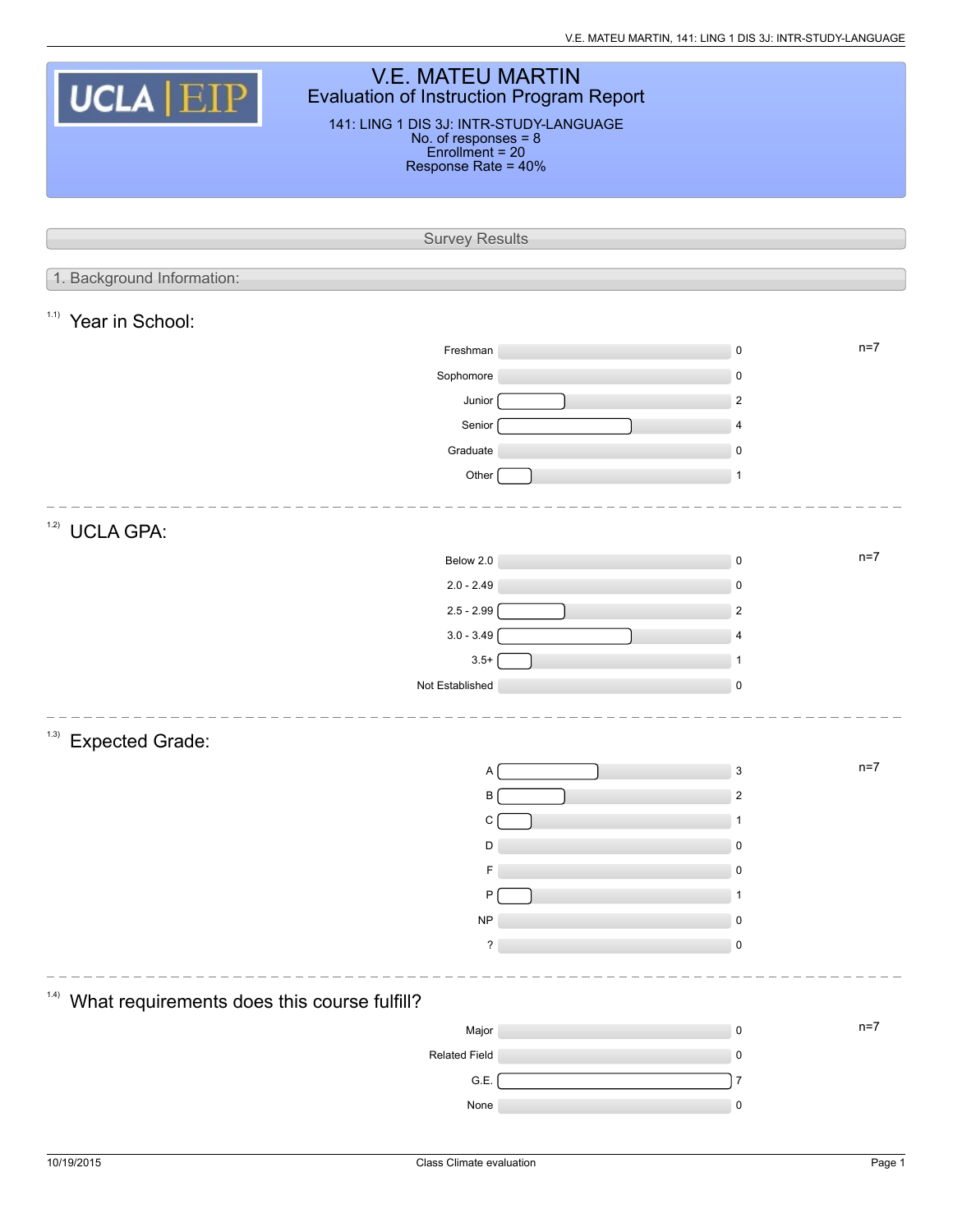|       | 2. Your Teaching Assistant (T.A.):                                                                          |                               |              |                |   |                  |                                                            |
|-------|-------------------------------------------------------------------------------------------------------------|-------------------------------|--------------|----------------|---|------------------|------------------------------------------------------------|
|       | <sup>2.1)</sup> Teaching Assistant Knowledge - The<br>T.A. was knowledgeable about the<br>material.         | <b>Disagree</b><br>Strongly - |              |                |   | Agree Strongly - | $n=7$<br>$av = 3.86$<br>$md=4$<br>$dev = 0.38$             |
|       | Teaching Assistant Concern - The T.<br>A. was concerned about student<br>learning.                          | <b>Disagree</b><br>Strongly - |              |                | 3 | Agree Strongly - | $n=7$<br>$av = 4$<br>$md=4$<br>$dev = 0$                   |
| 2.3)  | Organization - Written and video<br>presentations were well prepared and<br>organized.                      | Disagree<br>Strongly -        |              |                |   | Agree Strongly - | $n=6$<br>$av = 4$<br>$md=4$<br>$dev = 0$<br>$ab = 1$       |
| 2.4)  | Scope - The teaching assistant<br>expanded on course ideas.                                                 | <b>Disagree</b><br>Strongly - |              |                |   | Agree Strongly - | $n=7$<br>$av = 3.86$<br>$md=4$<br>$dev = 0.38$             |
| 2.5)  | Interaction - Students felt welcome in<br>seeking help from the teaching<br>assistant.                      | <b>Disagree</b><br>Strongly - |              | $\mathfrak{p}$ |   | Agree Strongly - | $n=7$<br>$av = 4$<br>$md=4$<br>$dev = 0$                   |
| 2.6)  | Communication Skills - The teaching<br>assistant had good communication<br>skills.                          | <b>Disagree</b><br>Strongly - |              |                |   | Agree Strongly - | $n=7$<br>$av = 3.86$<br>$md=4$<br>$dev = 0.38$             |
| 2.7)  | Discussion Board - The T.A.'s<br>questions and comments on the<br>discussion board were valuable.           | <b>Disagree</b><br>Strongly - | 0            | $\overline{2}$ | 3 | Agree Strongly - | $n=5$<br>$av = 4$<br>$md=4$<br>$dev = 0$<br>$ab = 2$       |
| (2.8) | Discussion Board - The T.A. was an<br>active and consistent presence on<br>the discussion board.            | <b>Disagree</b><br>Strongly - | $\mathbf{1}$ | $\mathbf 2$    | 3 | Agree Strongly - | $n=5$<br>$av = 4$<br>$md=4$<br>$dev = 0$<br>$ab = 2$       |
| 2.9)  | Live Discussions - The T.A. effectively<br>led the live online discussions.                                 | Disagree<br>Strongly -        |              |                |   | Agree Strongly - | $n=6$<br>$av = 4$<br>$md=4$<br>$dev = 0$<br>$ab = 1$       |
|       | <sup>2.10)</sup> Value - The overall value of the T.A.'s<br>contribution justified your time and<br>effort. | Disagree<br>Strongly -        |              |                |   | Agree Strongly - | $n=7$<br>$av = 3.71$<br>$md=4$<br>$dev = 0.49$             |
|       | Overall - What is your overall rating of<br>the teaching assistant?                                         | Disagree<br>Strongly -        |              |                |   | Agree Strongly - | $n=7$<br>$av = 3.86$<br>$md=4$<br>$dev = 0.38$             |
| 2.13) | <b>Discussion board</b>                                                                                     | Poor -                        |              |                |   | Excellent        | $n=7$<br>$av = 4.29$<br>$md=5$<br>$dev = 0.95$<br>$ab = 1$ |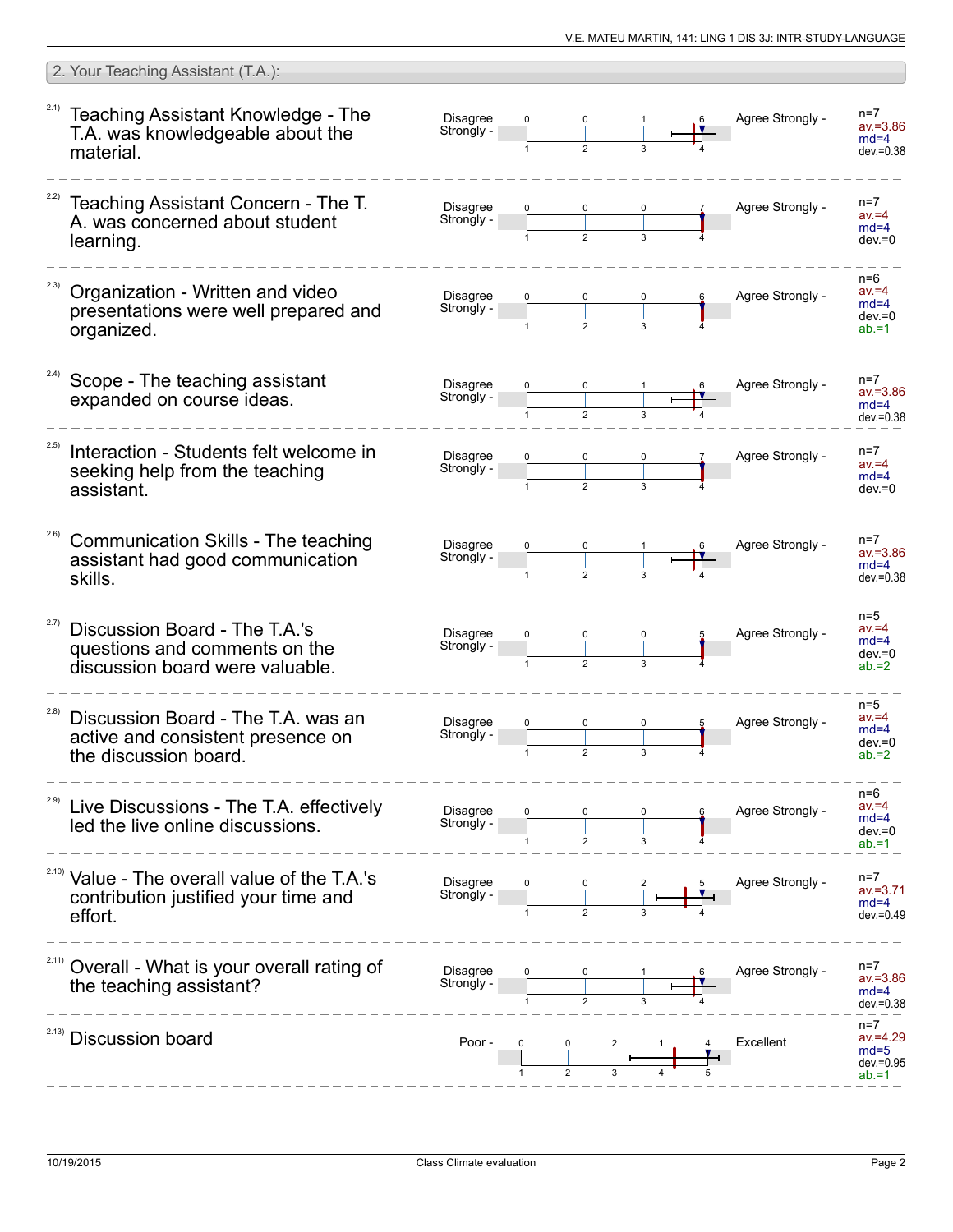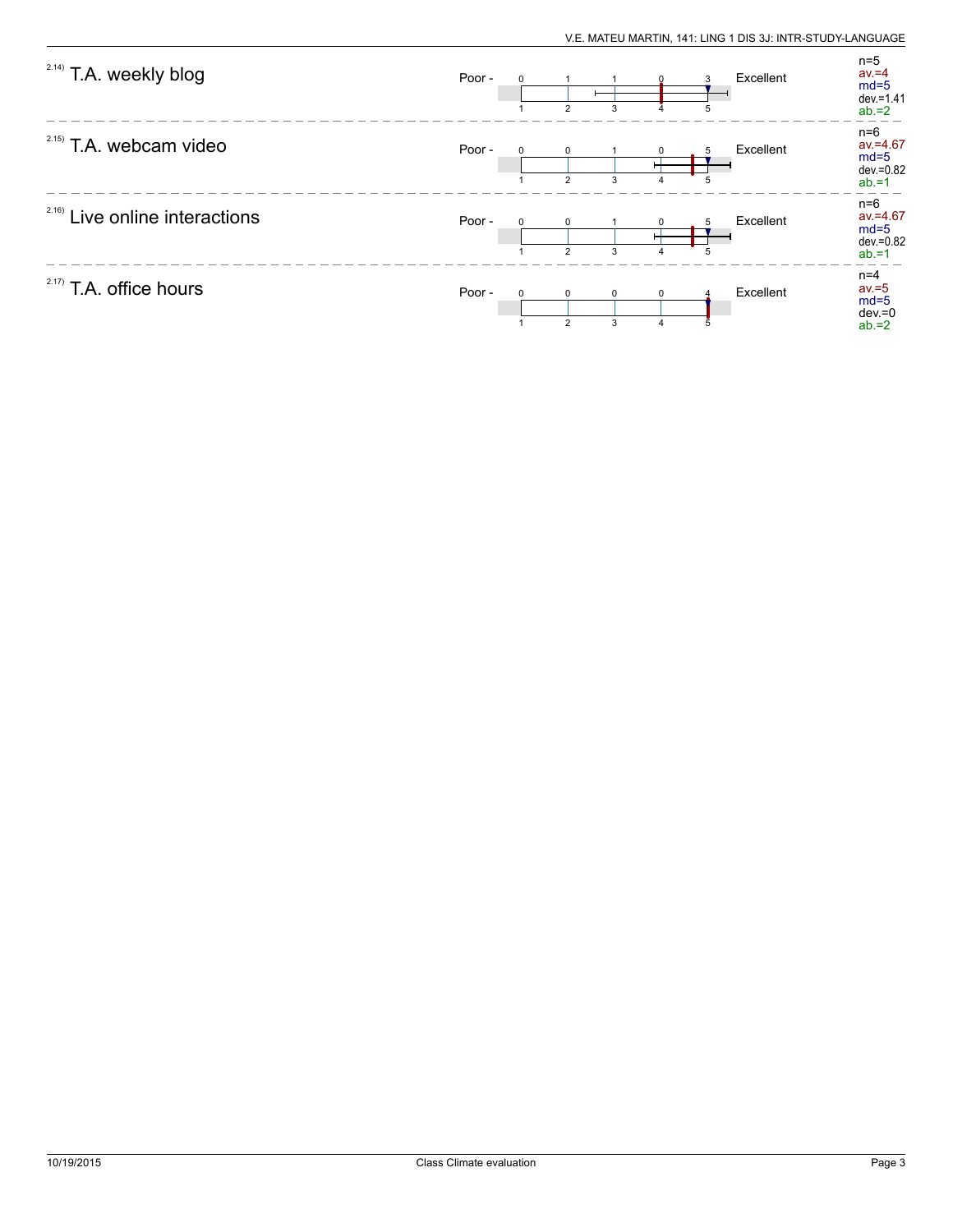## Profile

 $\mathbf{I}$ 

 $\mathbf{r}$ 

Subunit: LING

## Name of the instructor: V.E. MATEU MARTIN

Name of the course: (Name of the survey) 141: LING 1 DIS 3J: INTR-STUDY-LANGUAGE

Values used in the profile line: Mean

## 2. Your Teaching Assistant (T.A.):

- 2.1) Teaching Assistant Knowledge The T.A. was knowledgeable about the material.
- 2.2) Teaching Assistant Concern The T.A. was concerned about student learning.
- 2.3) Organization Written and video presentations were well prepared and organized.
- 2.4) Scope The teaching assistant expanded on course ideas.
- 2.5) Interaction Students felt welcome in seeking help from the teaching assistant.
- 2.6) Communication Skills The teaching assistant had good communication skills.
- 2.7) Discussion Board The T.A.'s questions and comments on the discussion board were valuable.
- 2.8) Discussion Board The T.A. was an active and consistent presence on the discussion board.
- 2.9) Live Discussions The T.A. effectively led the live online discussions.
- 2.10) Value The overall value of the T.A.'s contribution justified your time and effort.
- 2.11) Overall What is your overall rating of the teaching assistant?
- 2.13) Discussion board

2.14) T.A. weekly blog

- $2.15$ ) T.A. webcam video
- $2.16$ ) Live online interactions
- $2.17$ ) T.A. office hours

| Disagree<br>Strongly -        | <b>Agree Strongly</b> | $n=7$ | $av = 3.86$ |
|-------------------------------|-----------------------|-------|-------------|
| <b>Disagree</b><br>Strongly - | <b>Agree Strongly</b> | $n=7$ | $av = 4.00$ |
| <b>Disagree</b><br>Strongly - | <b>Agree Strongly</b> | $n=6$ | $av = 4.00$ |
| <b>Disagree</b><br>Strongly - | <b>Agree Strongly</b> | $n=7$ | $av = 3.86$ |
| <b>Disagree</b><br>Strongly - | <b>Agree Strongly</b> | $n=7$ | $av = 4.00$ |
| <b>Disagree</b><br>Strongly - | <b>Agree Strongly</b> | $n=7$ | $av = 3.86$ |
| <b>Disagree</b><br>Strongly - | <b>Agree Strongly</b> | $n=5$ | $av = 4.00$ |
| <b>Disagree</b><br>Strongly - | <b>Agree Strongly</b> | $n=5$ | $av = 4.00$ |
| <b>Disagree</b><br>Strongly - | <b>Agree Strongly</b> | $n=6$ | $av = 4.00$ |
| <b>Disagree</b><br>Strongly - | <b>Agree Strongly</b> | $n=7$ | $av = 3.71$ |
| <b>Disagree</b><br>Strongly - | <b>Agree Strongly</b> | $n=7$ | $av = 3.86$ |
| Poor -                        | Excellent             | $n=7$ | $av = 4.29$ |
| Poor -                        | Excellent             | $n=5$ | $av = 4.00$ |
| Poor -                        | Excellent             | $n=6$ | $av = 4.67$ |
| Poor -                        | Excellent             | $n=6$ | $av = 4.67$ |
| Poor -                        | Excellent             | $n=4$ | $av = 5.00$ |